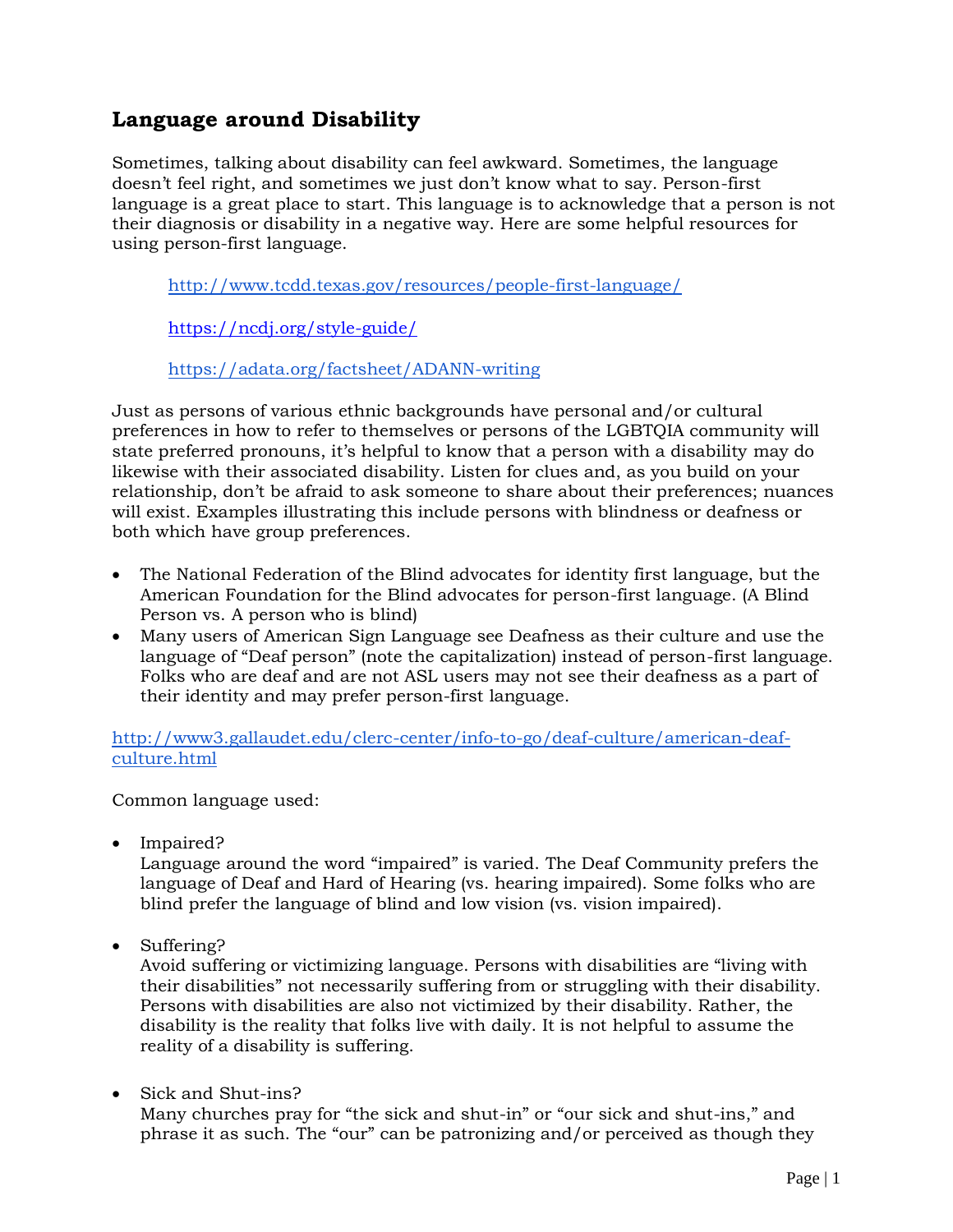are possessions, rather than human. "The sick and shut-in" is not using personfirst language and is often heard as "othering" a person by distinguishing them as different/separate/apart from/less than the person speaking. Additionally, a person's disability is not an illness.

There is not a consensus on language to use because some people are new to having a disability, some have temporary inabilities, some have deteriorating health that lead to decreased attendance in worship, etc. Suggestions: Remember our friends at home, we pray for members who are in the hospital, friends recovering at home, our online worship community, those experiencing chronic or long-term illness, etc.

## • Mental?

The term mental health or mental illness is helpful, yet it's important to avoid abbreviations. The term "mental" has historical significance and was used in very negative ways – name calling, shaming, alluding to flawed intelligence, persons institutionalized, or persons with developmental or cognitive disabilities. This contributes to a great deal of emotional pain, as well as an unspoken socialized stigma. Person-first language is especially helpful when talking about mental health. When we talk about person-first language in mental health, it is helpful to use diagnosis language or naming feelings/symptoms associated with such diagnosis.

Examples: A person living with mental illness, members/friends experiencing anxiety or depression. It helps to include ourselves in ways that are similar such as "when our lives are interrupted by deep sadness, grief, or loss," "those of us in relationship with someone diagnosed with mental illness," etc. Consider grouping mental health with other bodily and spiritual matters; "Lord, tend to our hearts, minds, and souls" or "bring us healing in mind, body, and spirit." Depending on who is in prayer with us, some (caregivers, working professionals, etc.) may appreciate the use of medical terminology (i.e. psychological) and some may benefit from a leader's prayer naming of emotions or more common language (i.e. bring us peace of mind). Identifying sources and/or causes of mental illness can also be complicated as many family members and friends blame themselves for their loved one's condition, use of alcohol, suicide attempt(s) or inability to bring happiness to those they love. Naming violence, trauma, abuse, and/or lack of accessible health care might be helpful, but demonizing persons who enact violence and abuse are often themselves living with mental illness, not currently accepting treatment, or are unaware of their own contribution to a loved one's mental health experiences.

 Incorrect: a person who is bipolar Correct: a person who experiences mood swings and/or depression.

Incorrect: Johnny is bipolar.

Correct: Johnny lives with bipolar disorder.

Incorrect: a person who has bipolar disorder. Correct: a person diagnosed with bipolar disorder.

Incorrect: depressed (depressing) people. Recommended: a person experiencing depression.